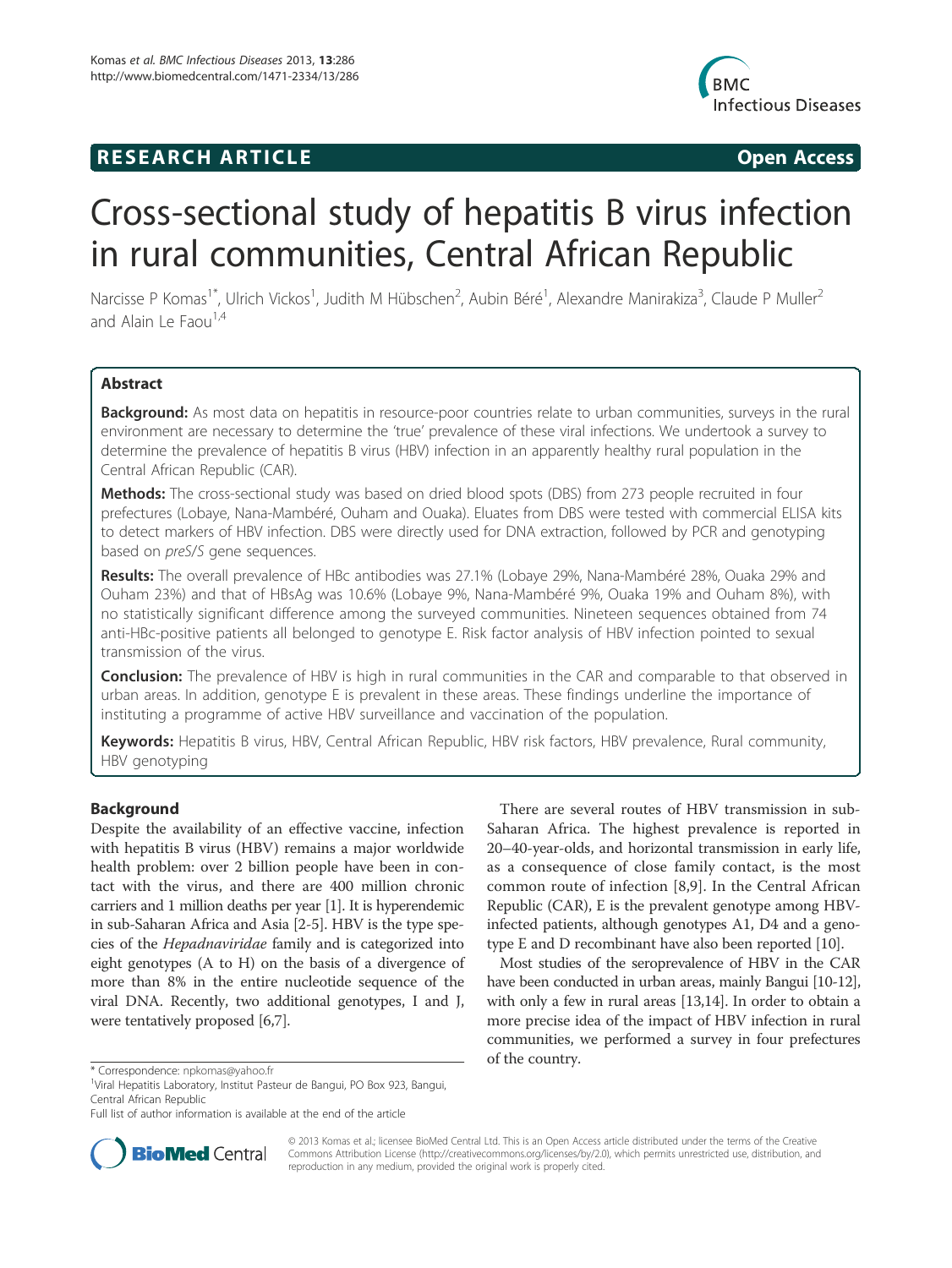## **Methods**

#### Study population

A cross-sectional study was carried out between November 2007 and April 2008. On the basis of an estimated HBsAg prevalence of 13% and a precision of 4%, we calculated that a minimum of 271 patients were needed. Hence, dried blood spots (DBS) were collected as previously described [11] from 273 apparently healthy individuals in the prefectures of Ouaka (n = 48), Ouham (n = 75), Nana Mambéré  $(n = 75)$  and Lobaye  $(n = 75)$ . The inhabitants of the four prefectures represent one tenth of the rural population of the CAR. The area selected for sampling in each prefecture was representative of at least half (Lobaye), a third (Nana-Mambéré and Ouaka) and a quarter (Ouham) of the total population. The people living in the study areas were informed of the purpose of the study well before sample collection. Participants were recruited on a voluntary basis. To avoid collecting blood from several members of the same family, donors were selected randomly from among volunteers in each family and from among all those free of symptoms of hepatitis. Most of the participants were illiterate, and several socio-professional groups were represented. Once air-dried, the filter papers were sealed in plastic bags, taken to the laboratory at the Institut Pasteur de Bangui and stored at −20°C with a desiccant until testing.

A questionnaire on socio-demographic characteristics, such as gender, age, place of residence, education, marital status, parity, socioeconomic level and sexual practices, was completed for identification of risk factors for HBV infection. Each participant or his or her parents signed an informed consent form and was informed about the serology results. The study protocol was approved by the Scientific Committee of the Faculty of Health Sciences of the University of Bangui, CAR.

#### Serological tests

Blood was eluted from DBS as previously described [11]. DBS were screened with the HBsAg Version 3, anti-HBc (total) and anti-HBc (IgM) antibody kits (Abbott-Murex Biotech Ltd, Dartford, Kent, United Kingdom). Serological tests were performed and interpreted according to the manufacturer's recommendations.

#### Detection of HBV DNA and HBV genotyping

DNA was extracted from the DBS with the QIAamp DNA Blood Mini Kit (Qiagen, Venlo, Netherlands) according to the manufacturer's protocol. The extracted DNA was used for PCR amplification and sequencing as previously described [15]. Partial sequences covering the *preS* and S gene regions were aligned and compared with SeqScape v2.5 (Applied Biosystems, Nieuwerkerk, Netherlands) and BioEdit version 7.0.9.0 [16]. Phylogenetic trees were constructed with MEGA4 software [17] and the neighbourjoining and Kimura 2-parameter methods. Sequences representative of known genotypes and sub-genotypes and the most similar previously published sequences identified by BLAST were downloaded from GenBank and included in the analysis. The nucleotide sequence data reported in this paper are available under GenBank accession numbers JQ972779–JQ972830.

### Statistical analysis

Stata 11.0 software was used to determine the prevalence rates of HBV; the Fisher exact test was used to compare variables and the association between HBV positivity and risk factors such as marital status, years since first sexual intercourse, use of condoms, number of sexual partners, socio-professional activity and previous risk behaviour. These risk factors of HBV infection were assessed by estimating odds ratios. Confidence intervals were calculated at 95%. Statistical significance was assessed at  $p < 0.05$ .

# Results

# Serology and geographical distribution of hepatitis B virus in the four prefectures

In the tested population, comprising 173 (63.7%) females and 100 (36.6%) males aged 2–67 years (mean, 27 years,  $SD \pm 15$ ), 74 people (27.1%) had anti-HBc antibodies, indicating that a high proportion of these rural populations had been exposed to HBV. The population prevalence was estimated as 24.2% by standardizing the seroprevalence results obtained according to the gender and age group distribution of the CAR population. HBsAg was found in 29 (10.6%) donors, and 7 (24.1%) had been recently infected or presented with acute viral hepatitis B (anti-HBc IgM antibody positive). Five were aged 17–25 years and two were more than 25 years old. Forty-five (16.5%) individuals were positive for anti-HBc but negative for HBsAg.

The prevalence of HBV infection was higher in males than in females over 16 years of age ( $p = 0.03$ , Table 1). Although no statistically significant differences in the overall HBV and HBsAg prevalence in the four prefectures were observed, a higher HBsAg rate was found in Ouaka than in the other three locations (Figure 1).

# Risk factors for HBV infection

No statistically significant association was found between HBV infection and socio-demographic characteristics. However, monogamous males had a slightly higher HBV prevalence (40% or 16/40) than single or polygamic males (24% or 12/49) (Table 2) ( $p$  value = 0.18). Sexual behavior (years since first sexual intercourse, use of condoms and number of sexual partners) was only moderately associated with HBV infection. The only profession associated with HBV infection was small trader (Table 2). Although the HBsAg prevalence seems to be higher in the Ouaka prefecture than in the three other prefectures no particular predisposing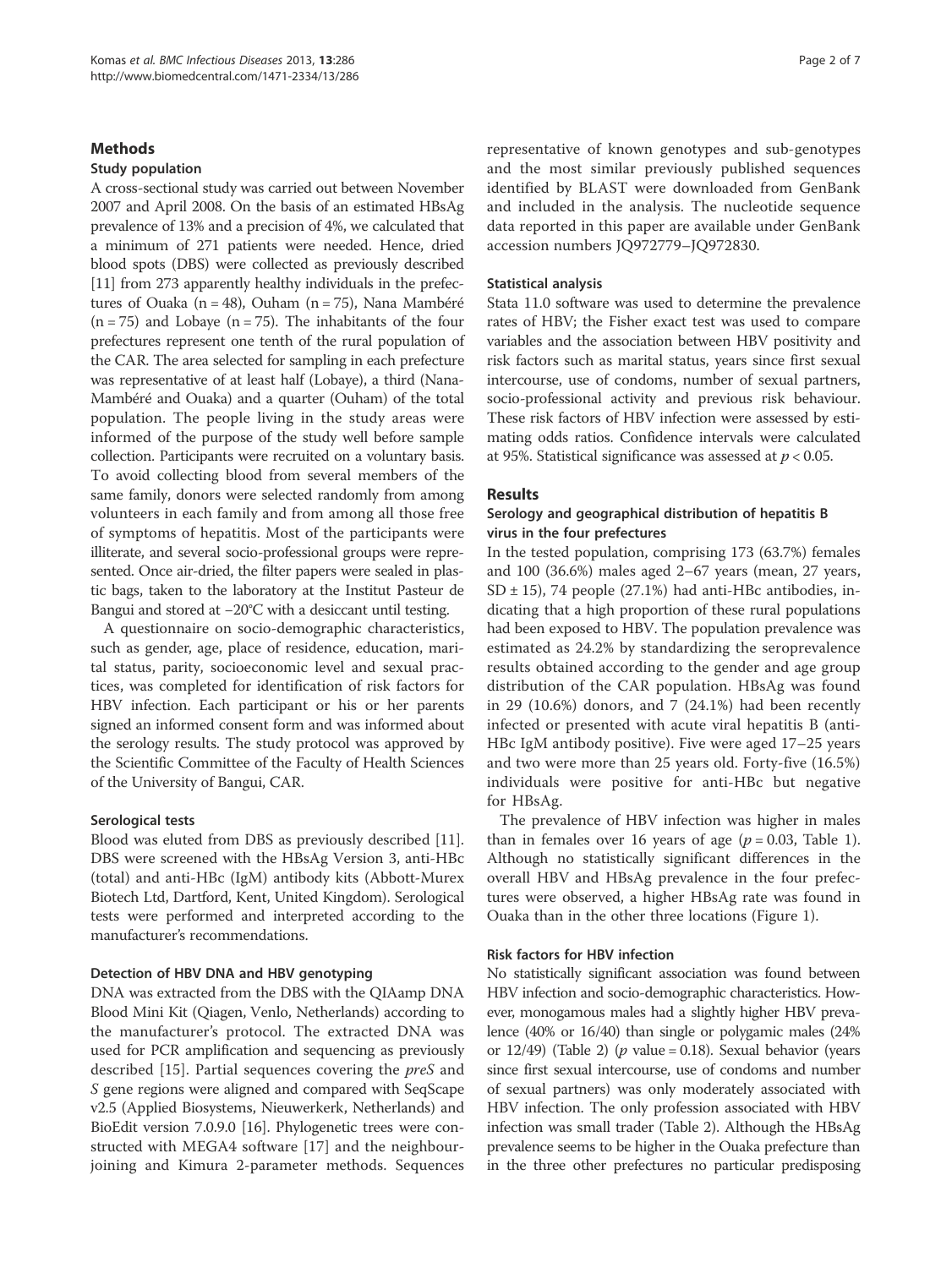| Age<br>(years) | Male                  |                          | Female                |                             | Total                 |                       |
|----------------|-----------------------|--------------------------|-----------------------|-----------------------------|-----------------------|-----------------------|
|                | n positive<br>(Total) | % of $*HBV+$<br>(95% CI) | n positive<br>(Total) | $%$ of $*$ HBV+<br>(95% CI) | n positive<br>(Total) | $% *HBV+$<br>(95% CI) |
| $0 - 15$       | 5(29)                 | $17.8$ $(3.5 - 31.0)$    | 5(28)                 | $17.8$ $(3.7 - 32.0)$       | 10(57)                | $17.5(8.4-32.3)$      |
| $16 - 25$      | 18 (40)               | 45.0 (29.6-60.4)         | 20 (58)               | 34.5 (22.2-46.7)            | 38 (98)               | 38.8 (27.4–53.2)      |
| > 25           | 8(31)                 | 25.8 (10.4-41.2)         | 18 (87)               | 20.7 (12.2-29.2)            | 26(18)                | 22.0 (14.4-32.3)      |
| All            | 31 (100)              | $31.0(21.1 - 44.0)$      | 43 (173)              | 25.0 (18.0-33.5)            | 74 (273)              | 27.1** (21.3–34.0)    |

#### Table 1 HBV positivity by sex and age among 273 donors in rural regions of four prefectures of the Central African Republic

\*At least one marker (HBsAg or anti-HBc antibody).

\*\*The estimated population prevalence after taking into account the gender and age group distribution of the CAR is 24.2%.

risk factors were identified, maybe because of the limited number of positive people.

### Sequence analysis and genotyping

Sequence information was obtained for 19 of the 74 anti-HBc antibody-positive samples tested, with 14 sequences from HBsAg-positive samples and 5 from people positive only for antibodies to HBc. All the sequences belonged to genotype E and were similar to strains from CAR, Cameroon, Guinea and Niger (Figures 2A and 2B).

# **Discussion**

The overall prevalence of HBV detected in the present study was slightly higher than that reported in blood

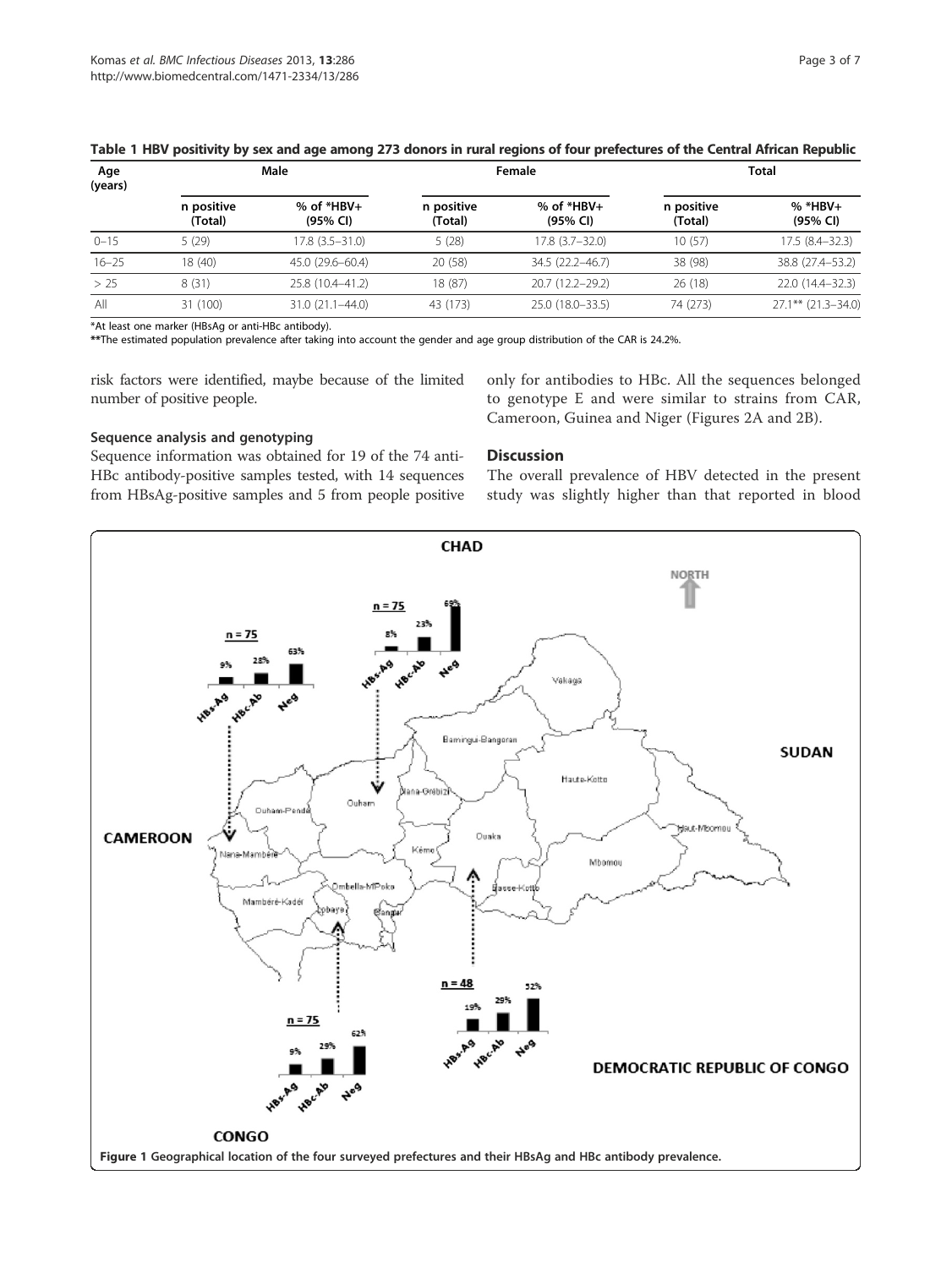Table 2 Risk factors for HBV infection

| Variable                             | n   | *HBV+ (%) | Odds ratio   | 95% CI         |
|--------------------------------------|-----|-----------|--------------|----------------|
| Marital status                       |     |           |              |                |
| o Male                               |     |           |              |                |
| · Monogamous marriage                | 40  | 16 (40.0) | 1.00         |                |
| · Single                             | 49  | 12 (24.5) | 0.51         | $0.20 - 1.27$  |
| · Polygamous marriage                | 11  | 03 (27.0) | 0.56         | $0.12 - 2.44$  |
| o Female                             |     |           |              |                |
| · Monogamous marriage                | 81  | 22 (27.1) | 1.00         |                |
| · Single                             | 73  | 16 (22.0) | 0.75         | $0.35 - 1.57$  |
| · Polygamous marriage                | 19  | 05(26.3)  | 0.95         | $0.30 - 2.97$  |
| Years since first sexual intercourse |     |           |              |                |
| $\circ$ $\leq$ 10                    | 99  | 26 (26.3) | 1.00         |                |
| $0 11 - 20$                          | 48  | 17 (35.4) | 1.53         | $0.73 - 3.23$  |
| $021 - 30$                           | 31  | 11(35.5)  | 1.54         | $0.65 - 3.65$  |
| $\circ$ > 30                         | 28  | 06 (21.4) | 0.76         | $0.27 - 2.09$  |
| Use of condoms                       |     |           |              |                |
| o Yes                                | 19  | 06 (31.6) | 1.00         |                |
| o No                                 | 227 | 64 (28.2) | 1.12         | $0.40 - 3.10$  |
| Number of sexual partners            |     |           |              |                |
| o One                                | 6   | 02 (33.3) | $\mathbf{1}$ |                |
| o Two or more                        | 102 | 32 (31.4) | 1.20         | $0.21 - 6.83$  |
| Socio-professional activity          |     |           |              |                |
| o Civil servant                      | 24  | 05 (20.8) | 1.00         |                |
| o Small trader                       | 10  | 05 (50.0) | 3.80         | $0.78 - 18.50$ |
| o Farmer                             | 63  | 19 (30.2) | 1.64         | $0.53 - 5.04$  |
| o Student                            | 74  | 22 (29.7) | 1.60         | $0.53 - 4.84$  |
| o Unemployed                         | 28  | 05 (17.8) | 0.80         | $0.20 - 3.28$  |
| o Others**                           | 65  | 18(27.7)  | 1.45         | $0.47 - 4.48$  |
| Previous risk behaviour              |     |           |              |                |
| o None                               | 71  | 22 (31.0) | 1.00         |                |
| o Scarification                      | 169 | 44 (26.0) | 0.78         | $0.42 - 1.44$  |
| o Surgery                            | 47  | 12(25.5)  | 0.76         | $0.33 - 1.74$  |
| o Blood transfusion                  | 30  | 04 (13.3) | 0.34         | $0.10 - 1.10$  |
| o Tattooing                          | 31  | 09 (29.0) | 0.91         | $0.36 - 2.29$  |
| o Dental surgery                     | 33  | 10(30.3)  | 0.96         | $0.39 - 2.37$  |

\*At least one marker (HBsAg or anti-HBc antibodies).

\*\*Others: carpenter, apprentice, driver, night watchman, craftsman.

donors in Burkina Faso (14.96%) [18], lower than those reported in pregnant women in the United Republic of Tanzania (56.2%) [19] and in Ghana (67.1%) [20], in a cohort of students in Bangui (42.3%) [11], in blood donors in Cameroon (86.8%) and Sudan (36%) [21,22] and in the staff of a public hospital in Luanda (79.7%) [23]. The diversity of the observed prevalence is probably due to the diversity of patients and population groups and differences in sampling method, test kit sensitivity and specificity or differences between rural areas and large cities. In large cities, population movement and a permissive lifestyle increase the risk for exposure to this disease.

Dried blood spots are now commonly used for serology and molecular biology testing. The only problem encountered so far is a slightly lower sensitivity, although reliable results are obtained. The technique permits surveys to be conducted in remote areas, as it requires little equipment, the cost of sampling is low, and it is widely accepted as it is almost painless [11].

A better estimate of the prevalence of HBV infection in rural areas throughout the country would have been obtained if we had surveyed all 16 prefectures; however, this was not possible because of the absence of practicable roads and wide insecurity. Nevertheless, the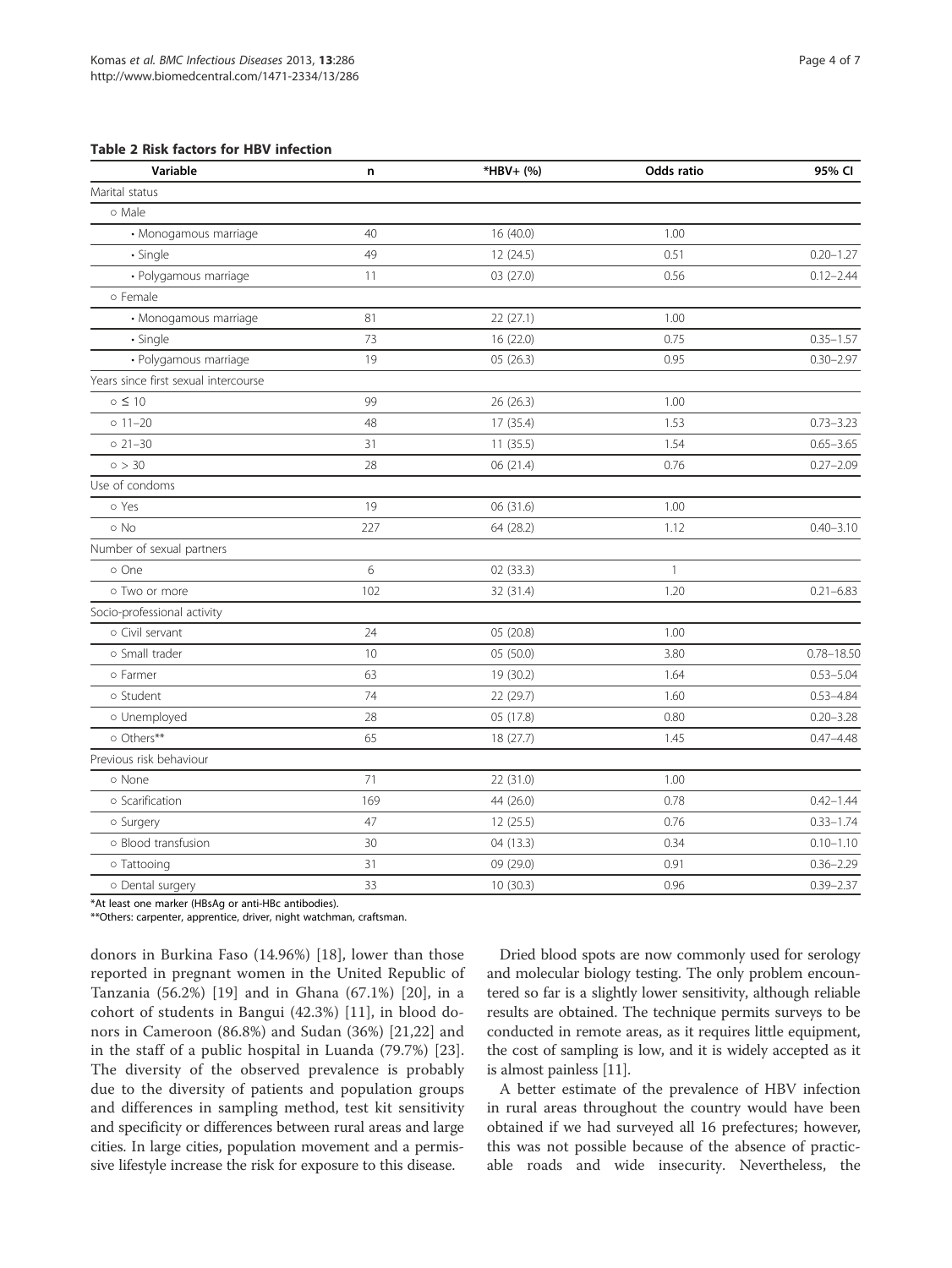regions of HBV strains from the Central African Republic (marked with a black dot) and reference strains of recognized and proposed genotypes and closest BLAST fits; GenBank accession numbers are indicated in the tree. Only bootstrap values (n = 1000) ≥ 70 are shown.

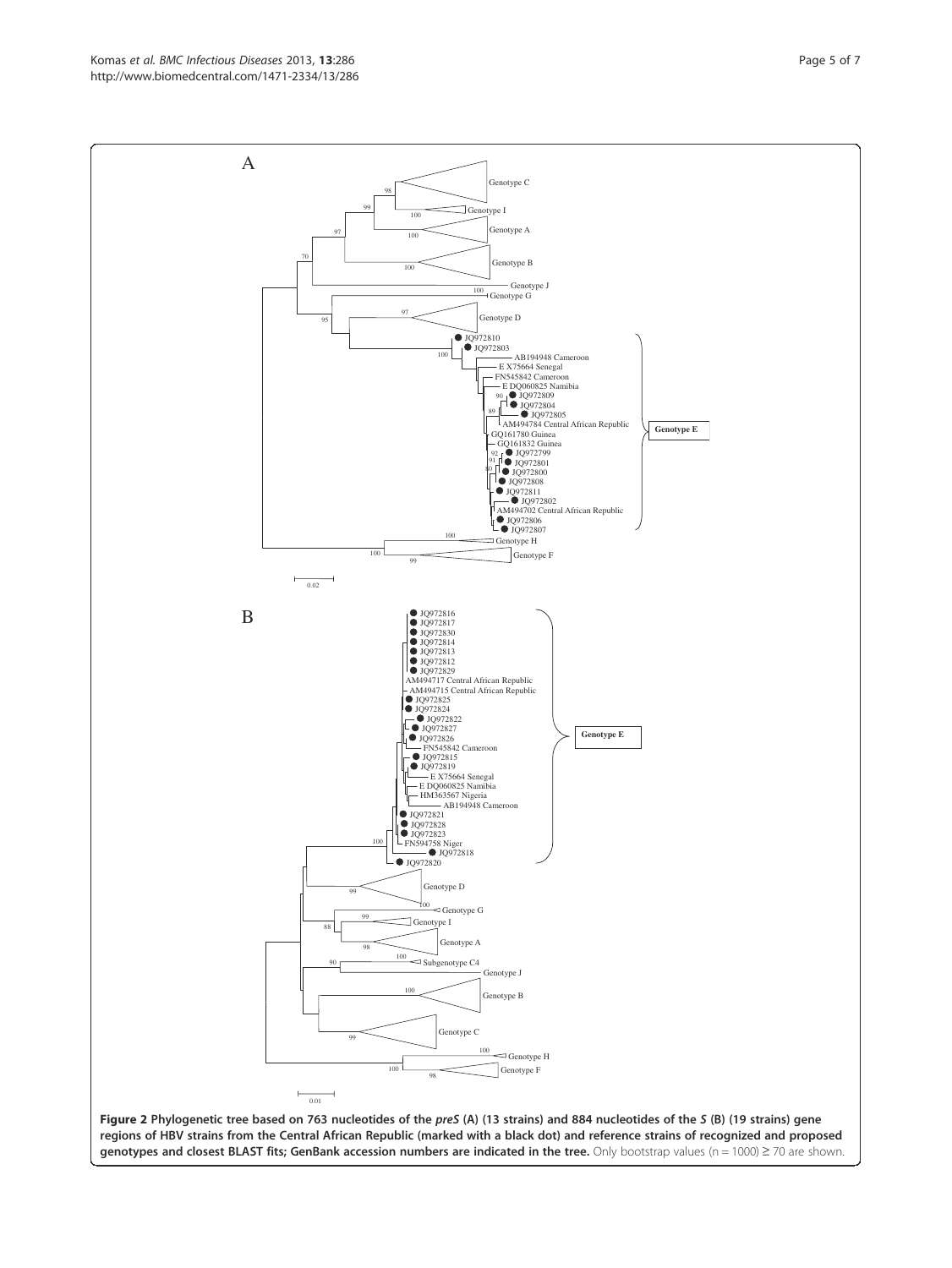prevalences of HBV in the four prefectures studied (Lobaye 29%, Nana-Mambéré 28%, Ouaka 29% and Ouham 23%) are similar and lower than the only previous prevalence data published more than two decades ago in the prefecture of Ouham-Pendé (61% in 1984 and 48% in 1988) [13]. Similarly, the HBsAg prevalence was lower than in Ouham-Pendé (20.9%) [14] in all prefectures except for Ouaka (19%, Figure 1). The high HBsAg prevalence in Ouaka prefecture was not statistically different from that in the other three prefectures, probably because of the relatively small number of people investigated. Individuals positive for antibodies against HBc but HBsAg negative were found commonly (16.5%), and viral DNA was detected in five. Thus, the number of patients with active HBV infection is underestimated if only HBsAg prevalence is considered. Inability to detect HBsAg may be due to a mutation (G145R for example, which abolishes HBsAg specificity); however, such mutants are unlikely to be selected by vaccination [24], which in the CAR is given only to young children within the expanded programme of immunization (EPI) . A high prevalence of HBV DNA in the absence of HBsAg was previously described among students in Benin, which was not explained by mutations in the S gene sequence [25], and has also been observed previously in the CAR [10]. A certain characteristic of the population that favours occult infection is a possibility and requires additional investigation [26]. Occult infections are often overlooked, as these patients are considered uninfected on the basis of HBsAg test results. As a consequence, a diagnosis of chronic hepatitis B should systematically include screening for HBV DNA when antibodies to HBc are present and HBsAg is not.

Analysis of the socio-demographic data did not reveal any significant risk factor for acquiring HBV infection in rural areas of the CAR. Nevertheless, small traders were more often affected than people in other professions (50%); sexual practices (30–40%), tattooing (29%), blood transfusion (13%) and dental surgery (10%) were other possible risk factors. These percentages were much lower than in a cohort of students in Bangui [11] (sexual practices, 38.2–53.3%; tattooing, 42.4%; blood transfusion, 39.4%; dental surgery; 38%). It is possible that other unknown or unstudied risk factors contribute to the transmission of HBV in rural CAR, and large-scale studies should be performed, including more risk factors.

In contrast to other studies [4,21,23] that showed a certain diversity of HBV genotypes in Central African countries, this study confirms that genotype E is highly predominant, not only in Bangui [10] but also in rural areas of the CAR, supporting the hypothesis that this country is part of the vast genotype E crescent, spanning Africa from Senegal to Angola [25]. Characterization of HBV nucleotide sequences from a large sampling in rural CAR should be undertaken to better evaluate the genetic variability of this virus in these areas.

### Conclusion

HBV infection is a major health issue in the CAR, as shown by high prevalence rates. The prevalence in the four prefectures is close to that in Bangui, and only genotype E sequences were found. This high prevalence confirms that HBV is responsible for high rates of morbidity and mortality in CAR. The results underline the necessity for adult vaccination against hepatitis B in addition to HBV vaccination included in the EPI since November 2008.

#### Abbreviations

Anti-HBc Ab: Anti-hepatitis B core antibody; CAR: Central African Republic; DBS: Dried blood spots; EPI: Expanded Programme for Immunization; HBsAg: Hepatitis B surface antigen; HBV: Hepatitis B virus; PCR: Polymerase chain reaction.

#### Competing interests

The authors have neither commercial interest in the present study nor any conflict of interest. The Institut Pasteur de Bangui and the Ministry of Foreign Affairs in Luxembourg supported the study financially.

#### Authors' contributions

NPK designed the study and directed it, supervised all the field activities, analysed and interpreted the data and wrote the manuscript. UV helped to supervise the field activities, contributed to the acquisition of data by preparing the questionnaire and by participating in the collection of dried blood spots. JMH analysed the molecular data and contributed to writing the manuscript. AB contributed to the acquisition of data by performing ELISA tests. AM prepared the questionnaire and analysed and interpreted the epidemiological data. CPM and ALF contributed to the analysis and interpretation of the data and to writing the manuscript. All the authors approved the final version of the manuscript.

#### Acknowledgements

The authors wish to thank Professor Elisabeth Heseltine for critical reading of the manuscript and help in revising the written English and Aurélie Sausy for help in performing the molecular biology experiments. We also thank the rural communities of Lobaye, Nana Mambéré, Ouaka and Ouham for their cooperation and are grateful to the health agents at the hospitals of Mbaïki (Lobaye), Bambari (Ouaka), Bouar (Nana Mambéré) and Bossangoa (Ouham) for their help in blood sample collection.

#### Author details

<sup>1</sup>Viral Hepatitis Laboratory, Institut Pasteur de Bangui, PO Box 923, Bangui, Central African Republic. <sup>2</sup>Institute of Immunology, Centre de Recherche Publique de la Santé / Laboratoire National de Santé, Luxembourg, Luxembourg. <sup>3</sup>Epidemiology service, Institut Pasteur de Bangui, Bangui, Central African Republic. <sup>4</sup>New affiliation: EA 3452 CITHEFOR ; Faculté de Pharmacie, Université de Lorraine, Nancy, France.

#### Received: 18 February 2013 Accepted: 18 June 2013 Published: 24 June 2013

#### References

- 1. Lavanchy D: Hepatitis B virus epidemiology, disease burden, treatment, and current and emerging prevention and control measures. J Viral Hepat 2004, 11:97–107.
- 2. Garshau W, Mohammed I: Hepatitis B viral markers in Nigerian patients with primary liver carcinoma. Trop Geogr Med 1991, 43:64-67.
- 3. Kramvis A, Kew MC: Epidemiology of hepatitis B virus in Africa, its genotypes and clinical associations of genotypes. Hepatol Res 2007, 37:S9–S19.
- 4. Makuwa M, Souquière S, Telfer P, Apetrei C, Vray M, Bedjabaga I, Mouinga-Ondeme A, Onanga R, Marx PA, Kazanji M, Roques P, Simon F: Identification of hepatitis B virus subgenotype A3 in rural gabon. J Med Virol 2006, 78:1175–1184.